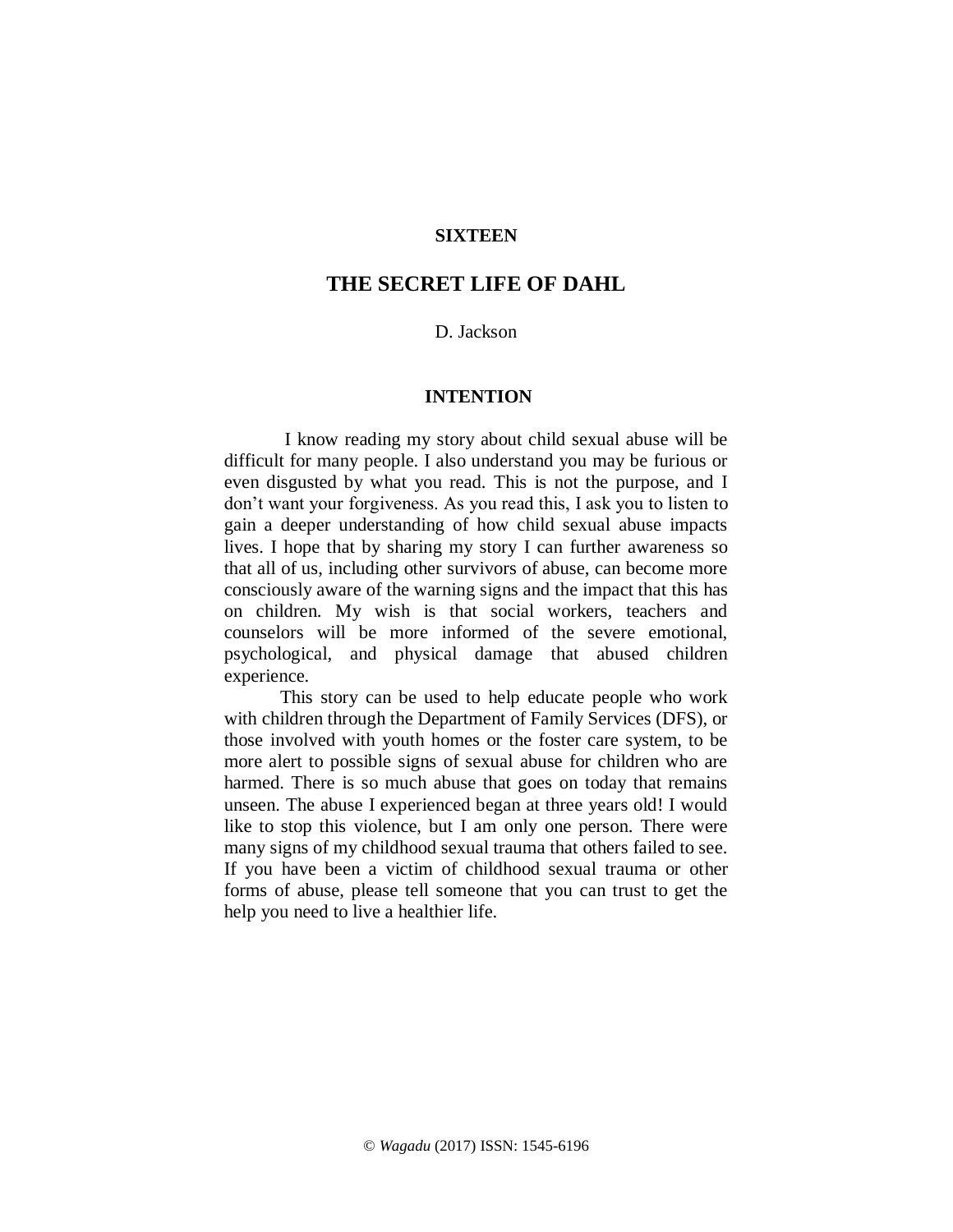#### **LIFE WITH SECRETS**

Secrets! What are secrets? The dictionary states: "concealed from general knowledge or view that is kept hidden, closed mouthed." I do agree with this definition, but I'd say there's something lacking. The definition doesn't state the difference between good and bad secrets and how some secrets can negatively impact lives. There are many secrets in this world. There is one that impacted me and left me broken. I felt like an outcast, the loner with secrets. All sorts of people have shunned me when I failed to trust or share my secrets.

The first time I remember feeling an inappropriate touch was at the age of three. I went into my uncle's bedroom to get one of his blankets and sat on his lap. Other adults were sitting in front of the mid-sized window. Underneath the blanket, my uncle slid his hands down my pants while the other adults did nothing.

Back then, when I was little, my Mom and I went to church. During sermon and Sunday school I was bored, so I fell asleep. My Mom said I had the "Devil" in me because I kept falling asleep. There were times that she forced me to go to church. You are probably thinking that no one can force you. Well, she did. Go to church or get the shit beat out of you. Hmm. Go to church. *(The beating was always there and will always be there. The beating will never stop. They are always there, "I will give you something to cry about if you don't stop that crying." SMACK! "Stop that crying you worthless piece of shit." SMACK!)* Forgive me! Where was I, oh yes! My mom forced me to go to church. Every Sunday she did the same thing. Forced me to go to church, go to Sunday school, go home, and then beat me when I fell asleep. There were others who were similar to my mom.

I am in the fifth grade now. My foster parents were heart and soul Christians. Well, the same happened, falling asleep during sermon and Sunday school. The only thing that was different was I was forced to write a passage out of Revelations. Why did they make me do this? Because I had the "Devil" in me and I was a sinner. This includes the way my Mom taught me; for example,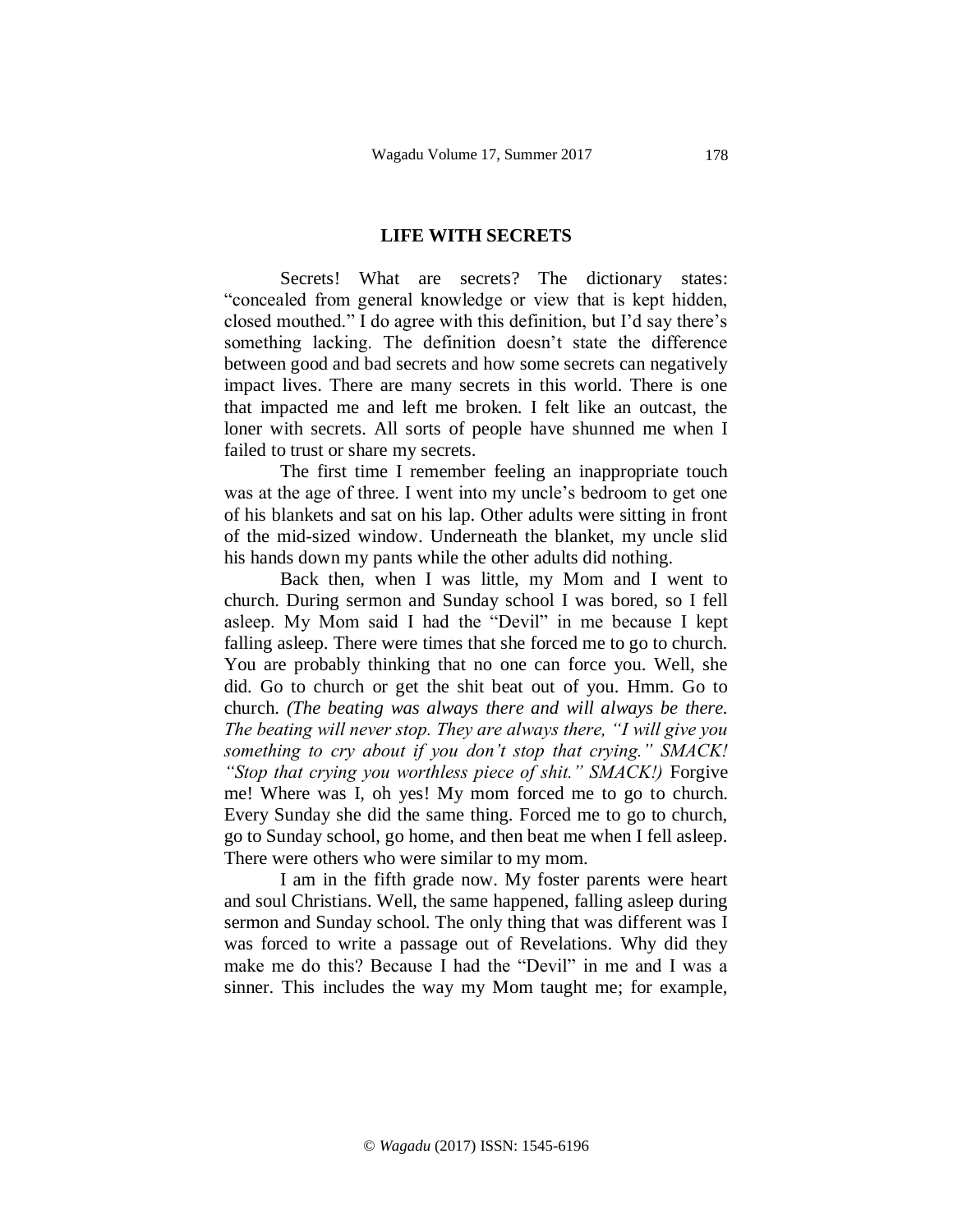she taught me it was okay for men to have sex with children. Please, don't look at me like that, that's what she taught me. Over the years, in and out of foster homes this is what I learned and how I was raised. Yes, it was all my fault, for I had the "Devil" in me. I finally was placed in a permanent foster home. Why have I been in and out of foster homes? It was because my mom never had any food and was always beating the shit out of me. (*I was in sixth grade; the weather was mild. The fresh spring air was in. I went to my mom: "Mom, my stepdad is having sex with me." "That's okay. Why don't you run along and play?").*

One hot blistering day, my stepdad took me to get a puppy. After we brought it home my mother refused to let me have it. My stepdad intervened. "You should have seen her face when she picked that puppy." That's when mom allowed me to keep him. When my stepdad and I were alone he told me, "This was a present for you because you pleased me," and then slipped his hands down my pants. I jerked at his touch. A strange sound came from his mouth, when I got older I realized this was a moan from pleasure. My stepdad gave me other things like chocolate and money. This never ended and was the means of my purchased silence. One night when I was in the sixth grade, I woke up to the presence and shadow of my stepdad masturbating over me.

## **FOSTER HOMES**

Where was I? Oh yes, yes, my permanent foster home. During the time that I was with them, I went to a Baptist church. Again, I fell asleep during sermon. I just found it really boring, I also went to a Catholic church as well. That was an experience in itself. You got exercise with that one. You sat, stood and then you sat again. It was like this for two to three hours. After service, I knew right then and there church was not for me.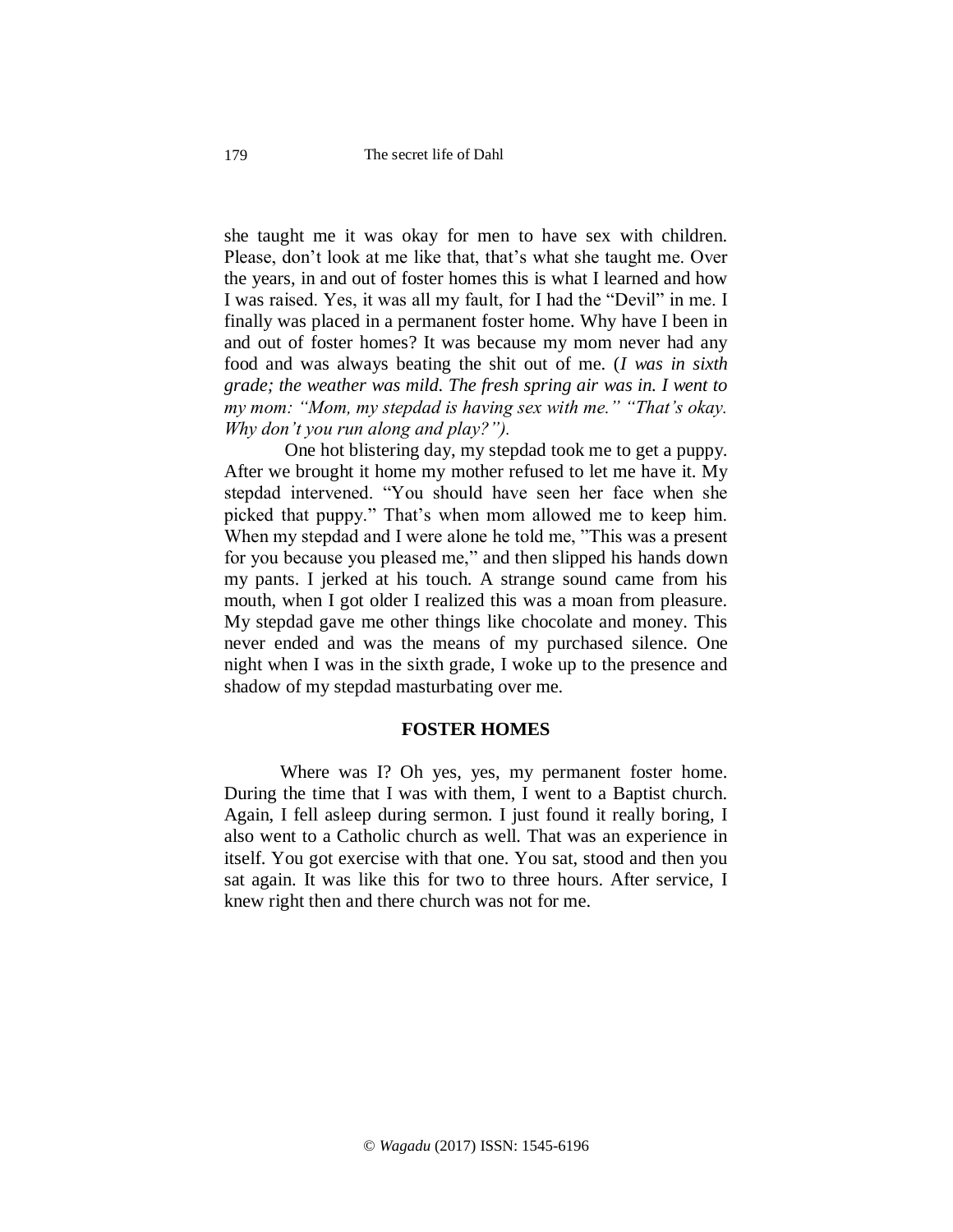#### **WARNING SIGNS**

There were several behaviors I exhibited as a child. I had unexplained nightmares and trouble sleeping throughout my childhood. I left several clues that provoked sexual discussions with written, drawn, and inappropriate play-acting of sexual and some scary things. I refused to tell the secrets I shared with other adults. I began bed wetting in the first grade. I even wet the bed often as an older child when I stayed at my Grandfather's house. I continued to wet myself even when placed in group homes and don't know when it stopped. I have also used self-injury, like cutting, as a cry for help. I was obsessed with my personal hygiene and constantly showered or bathed myself. I was sexually promiscuous and can recall that I performed sex with other students in the fifth grade, while other classmates watched as an audience. This happened outside in school yards and in school bathrooms.

Home was never a safe place for me. I first started running away from home in the sixth grade. I was returned home many times yet no one ever asked me why. I want to let you know that abuse can happen anywhere. I even was sexually abused by another girl while I was in the youth home. During gym in my high school years I felt ashamed of my body and would cover myself with clothing from the neck down even on the hottest of days.

I have suffered from great anxiety and depression all of my life. I also suffered from fear of intimacy and compulsive eating and dieting to feel better within my own skin. I also began using amphetamines in the tenth grade. As an adult, I became addicted to sex and had many, many partners. It seemed I could never get enough.

Graduation finally came. The year was 1995. Finally, out of high school. I spent the next five years at a spiritual loss. For five years I was searching for a religion. By the time the new millennium came, I was back to living with my Mom. Yes, the same Mom that taught me it was okay for men to have sex with children. At this time, I already had two children. My first, a son,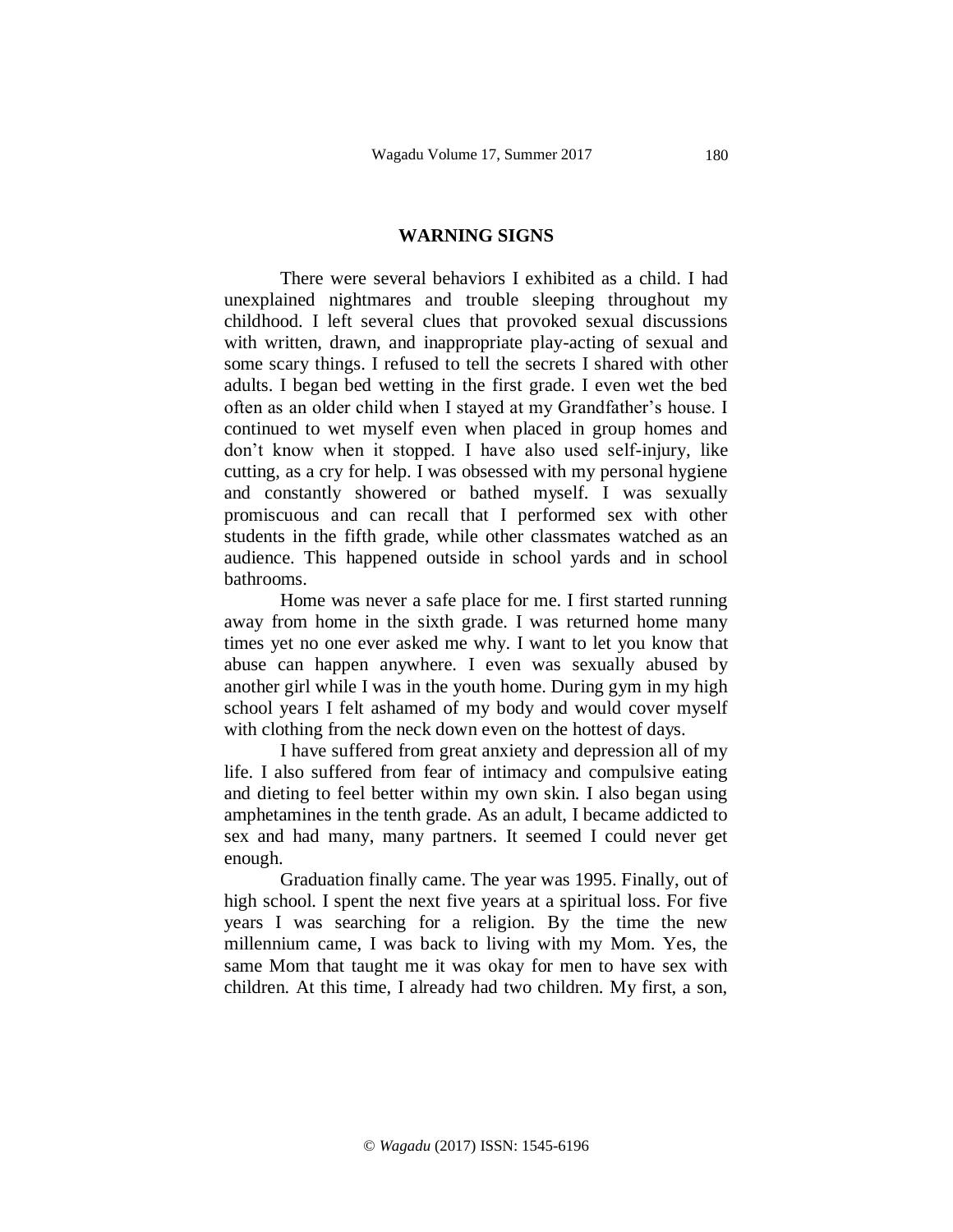was born 1997. He was born with autism. Back then they didn't have much like they do today; I gave him up because I couldn't get help. My other one, my girl, was just a baby. She was born in 1999. The father and I arranged a visit, and then finally the father had her most of the time. I also had one more baby girl.

Later, in 2006, I fell in love and got married. My mother got angry and disowned me when she lost control. He, too, was sexually abused as a child, and we had a lot in common. I loved and trusted him completely. Things seemed to be going pretty good. We had a decent apartment. I had both of my girls. Then, I began to notice that he seemed more closed off and distant like he was keeping secrets. That's when I confronted him.

 Both his facial expressions and body language changed. He cowered and slouched, hiding his guilt and shame. He told me that he had sex with my twelve-year old daughter. I said nothing. I didn't come forward, seek help, or report it, for I believed since the age of three that this was acceptable and a "normal" thing that fathers do. Shortly after that, my husband got my daughter pregnant, and in the spring, at the age of thirteen, she gave birth to a baby girl.

When November came, I got arrested and felt very confused, not fully understanding my actions were criminal. I went before the Judge and got charged with conspiracy of sexual abuse on a minor child. I did not know this was wrong; my Mom, that bitch, taught me. I even felt like God had forsaken me. My brothers and sisters have disowned me. Currently I am serving two consecutive twenty-five-year sentences at the Wyoming Women's Center in Lusk, Wyoming. With counseling and education, I fully understand that my actions were horrifically wrong. My sentence was not only just, but the well-deserved punishment and karma for the harm that I caused my own children.

## **REALITY**

Not one adult or authority figure saw or intervened on my behalf. They turned a blind eye. Maybe they didn't want to believe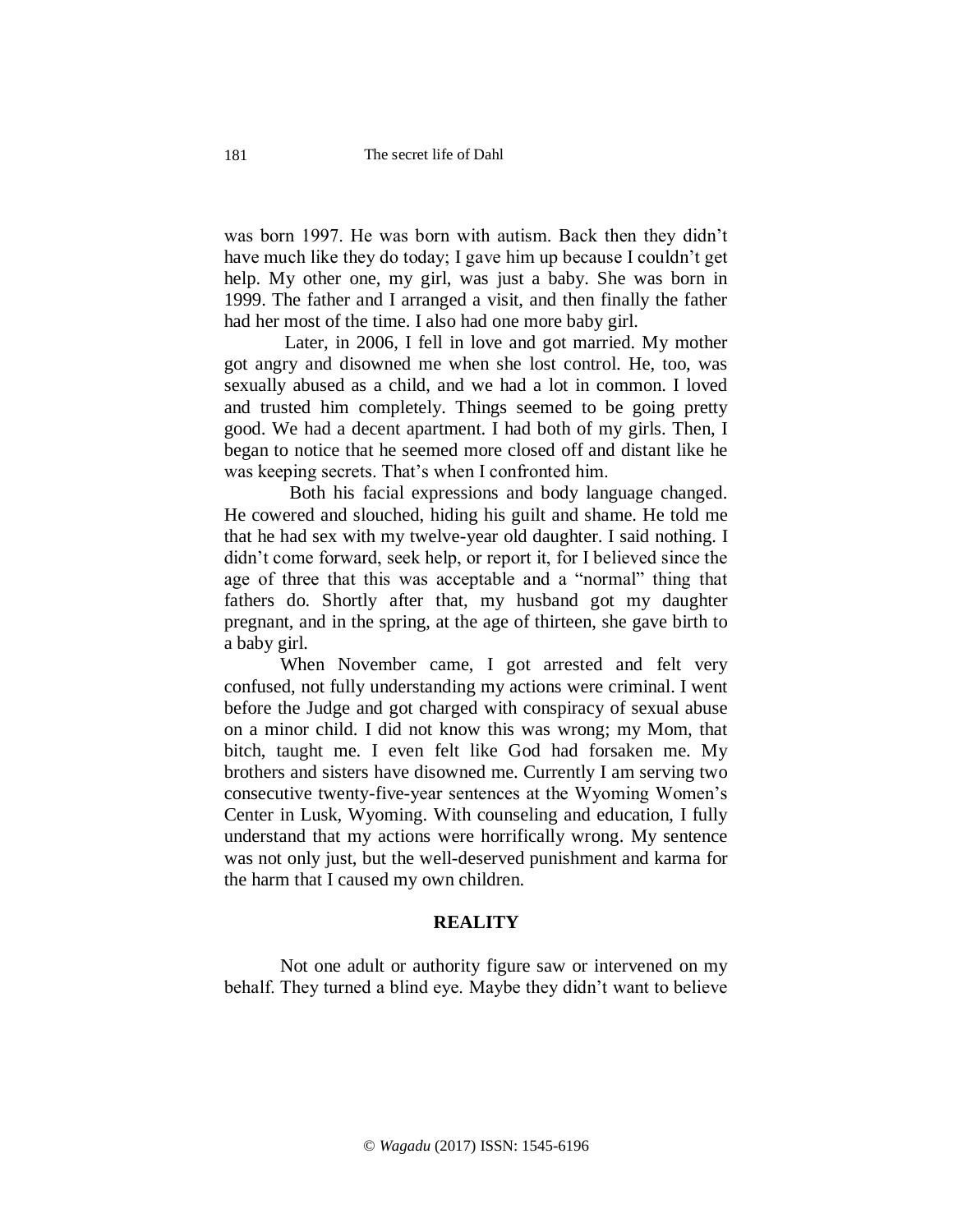it was happening. Fact One: I sought help and ran away from home. Fact Two: the cops placed me right back in danger, even though I was getting the shit beat out of me. Fact Three: my mom taught me it was okay to stay with men that have sex with children. Fact Four: social services placed me and my husband in homes where we were sexually abused.

My father and grandfather were two good, caring role models throughout my life. In hindsight, they have been two members of my family that truly loved me. I could trust and count on them. One was my Grandfather Bear and the other was my father. Looking back, I realize I should have told them, someone, *anyone* what was happening to me. This I believe was my missed opportunity. They would have pulled me out! I know that if they would have known about my victimization, they would have helped me and gotten me out of there.

### **CHANGE IN THINKING**

I often miss and think of my children. My two girls have been living in foster care, and this has not been an easy decision. I love them. I have weighed out the pros and the cons and I feel they are in a safer and healthier environment now. I know that I mistreated and abused them and damaged their lives. I have placed them up for adoption. I hope that with help they may heal and have healthier lives. The type of lives they deserve. Some day they might have questions. When that time comes, I will be honest and speak the truth. Whatever questions they ask me will be answered.

Now as I sit in the Wyoming Women's Center (WWC), I fully understand that both my actions and my husband's actions were erroneous and immoral. Back when I first got arrested, I didn't think anything I did was wrong. As I went back and forth with the Judge I became more and more confused. As I slowly came to grips with what I had done, I signed over my rights and gave up my two wonderful girls in order to stop this cycle of sexual violence. It was hard for me, but I realize that they will have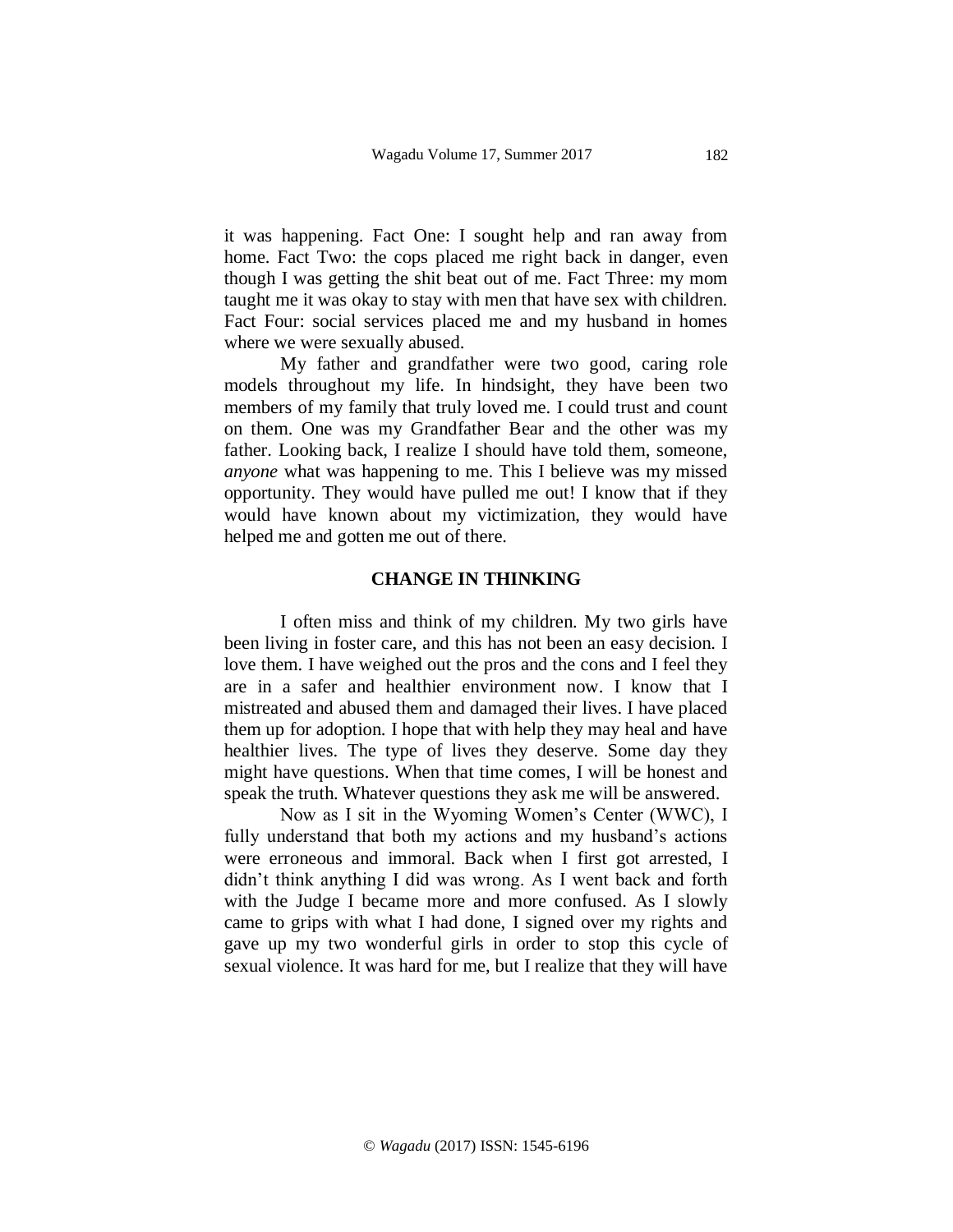more opportunities to get the mental and emotional help they need to live safer and more secure lives.

When the Judge laid down his sentence, that's when it hit me and hit me hard. *Yes! I have harmed my children.* What I did to my daughter is inexcusable. I know that she will need long-term counseling to help her get through this pain I put her through**.** Before I came here, I tried to kill myself. Inmates stopped me and slammed me up against the jail's walls. Then guards handcuffed me and I went to "seg," segregation. Probably half of you reading this are wondering why the inmate interfered. I agree. I ask that same question. I am not saying I am going to kill myself now. The realization that I hurt my children opened my eyes. Even though I feel I am the only one this has happened to, I know different. I know this could happen to anyone. I was a product of abuse and I became a perpetrator of the abuse I was exposed to. It is hard that people judge me before knowing all the facts.

I am here within these walls to undo and unlearn the thinking processes my mom and stepdad taught me. I currently suffer with PTSD and major depression and take medications. I still feel unable to trust anybody. I look at men and think they are going to do something to me, even though here in prison I am safe. I never feel safe. I remember lessons about consequences I learned from my father and grandfather. I have many issues to deal with, and I know I must to do this alone, for I am truly the only one that can fix them.

Again, I would like to thank you for reading my story. I know intimately how the subject of childhood sexual abuse can be hard and difficult to digest. I hope this has deepened your understanding of the impact that child sexual victimization has on children and adult lives. I hope it encourages those that have been through this experience to come forward. I hope it helps other adults and those working with children to be more aware of potential warning signs. For there is so much that goes on that remains unseen, a secret.